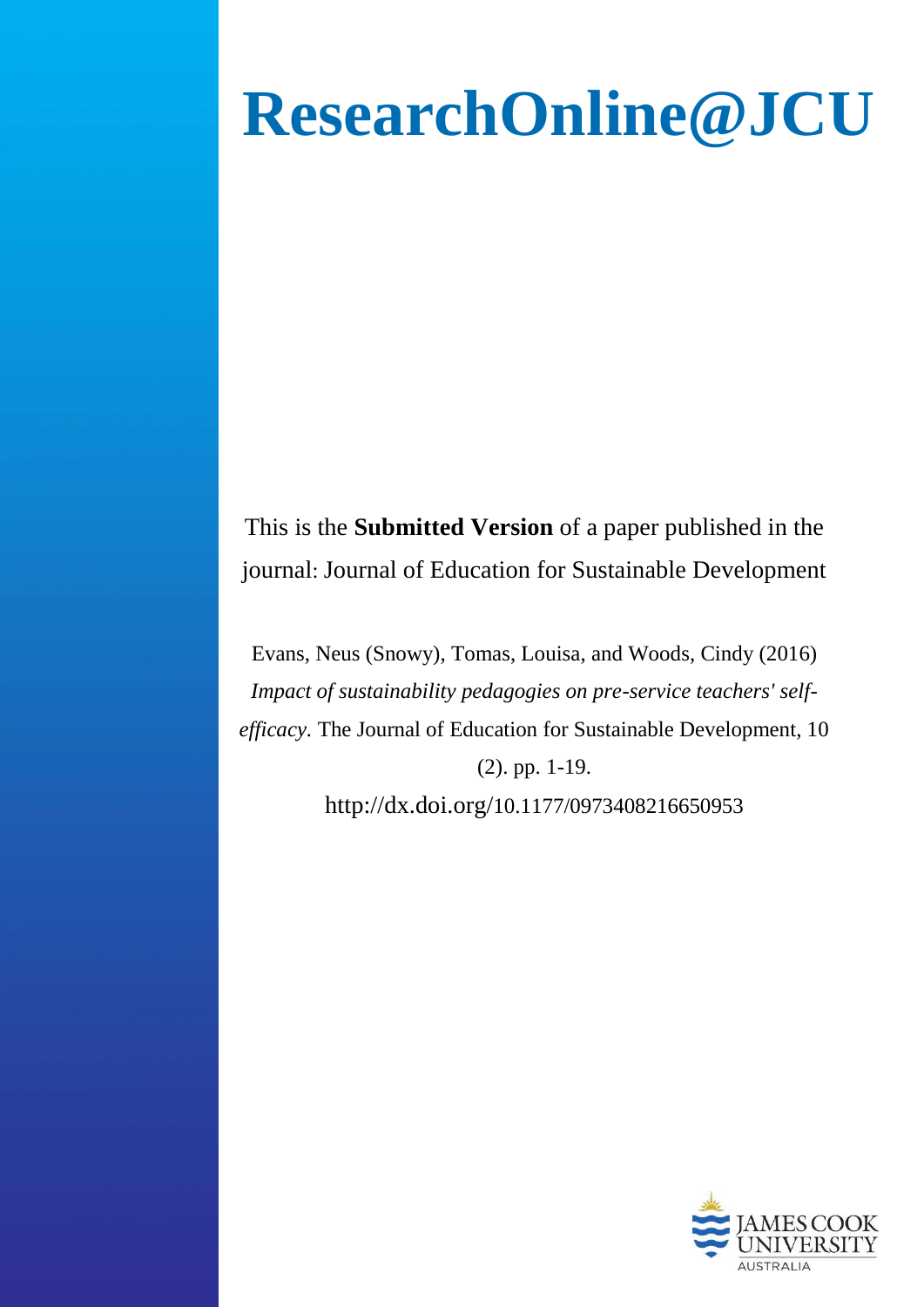# **Impact of sustainability pedagogies on pre-service teachers' self-efficacy**

## **Abstract**

**Purpose** - Education for Sustainability (EfS) espouses student-centred, transformative pedagogies that promote learning through active, participatory and experiential learning. Yet, traditional lectures provide limited opportunities for engaging students in such pedagogies. This article recounts the inclusion of sustainability pedagogies within the constraints of a traditional lecture, to investigate the effect on pre-service teachers' self-reported EfS self-efficacy.

**Design/methodology/approach** - A quasi-experimental, pre-post test design with a nonrandomised control group was applied. Lectures in the treatment group adopted sustainability pedagogies, in addition to the more traditional teaching methods employed in both groups.

**Findings** - While a significant improvement was observed in pre-service teachers' EfS self-efficacy in both groups, there is no evidence to suggest that the inclusion of sustainability pedagogies is more effective for enhancing pre-service teachers' EfS self-efficacy than traditional, teacher-centred pedagogies alone. Participants reported that an increase in their knowledge and understanding of sustainability concepts most strongly influenced their EfS self-efficacy.

**Practical implications** - This study informs the teaching and learning of EfS within and beyond higher education, as well as other wider university teaching practices.

**Originality/value** - There is a scarcity of research into sustainability pedagogies and, particularly, the effect of sustainability pedagogies on students' learning. This study explores the implementation and effect of embedding sustainability pedagogies within the constraints of a lecture mode of course delivery that is applicable beyond the field of Education.

**Keywords** - Education for Sustainability, environmental education, teacher education, pre-service teacher education, pedagogy, sustainability pedagogies, pre-service teacher self-efficacy. **Article classification** - Research paper

# **Introduction**

With sustainability being a key consideration for governments and societies globally (Martin et al., [2007\)](#page-14-0), there is a greater necessity than ever before to integrate Education for Sustainability (EfS also referred to as Environmental or Sustainability Education, and Education for Sustainable Development) into teaching and learning in higher education. How best to go about this is an important research focus [\(Fien and Rawling, 1996;](#page-13-0) [Knapp, 2000;](#page-14-1) [Lin, 2002;](#page-14-2) [Tilbury, 1992\)](#page-15-0). To date, most work has focused on curriculum change and course development, while pedagogy, an equally important aspect, has been largely overlooked [\(Thomas, 2004;](#page-15-1) [Thomas, 2009\)](#page-15-2). The research presented in this paper begins to address this research gap through a study that trialed and evaluated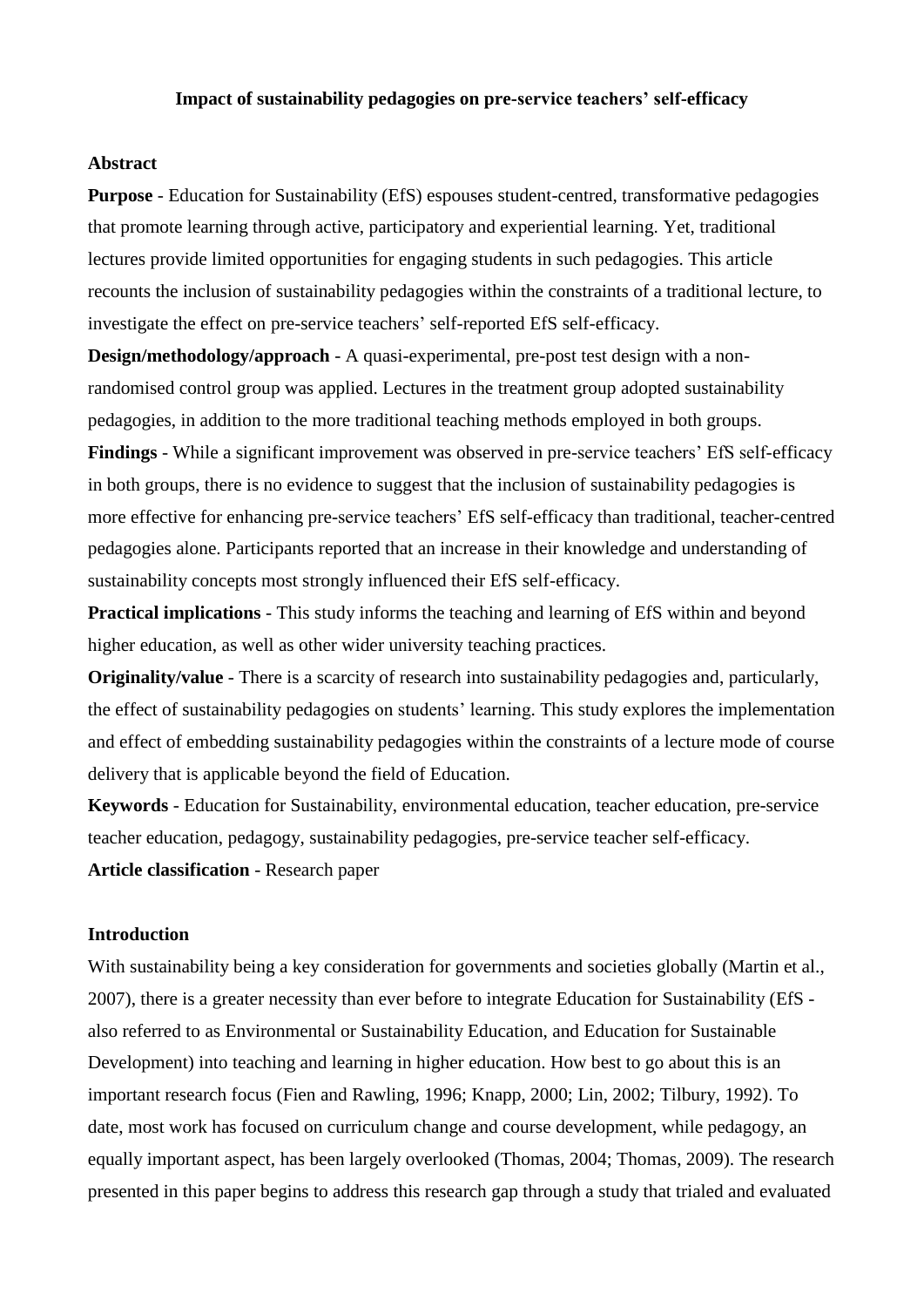the effect of implementing sustainability pedagogies on pre-service teachers' EfS self-efficacy, described here as a pre-service teacher's belief that he or she can teach EfS effectively [\(Moseley et](#page-14-3)  [al., 2002\)](#page-14-3). Self-efficacy is an important measure in this context because self-efficacy beliefs influence the amount of effort people are willing to expend on a given task, the length of time people will persist with a task in the face of barriers, as well as levels of resilience and the accomplishments that people achieve [\(Bandura, 1997\)](#page-13-1).

The university in which this research is situated, similar to others around the world, typically delivers on-campus courses through traditional two-hour lectures delivered to whole cohorts of students (up to 250 students), and one-hour tutorials with much smaller class sizes (up to 30 students). While teacher-centred lectures are recognised as effective for presenting information to large numbers of people, they are limited in their capacity to positively influence learners' understanding, thinking and capacity to act for sustainability [\(Sterling, 2012\)](#page-15-3). Instead, sustainability scholars espouse student-centred transformative pedagogies that promote learning through active, participatory and experiential learning approaches [\(Sterling, 2004;](#page-15-4) [Cotton and Winter, 2010;](#page-13-2) [Bosselmann, 2001\)](#page-13-3). Referred to as 'sustainability pedagogies' by EfS scholars (Cotton and Winter, 2010; Sterling, 2012), examples include role-plays and simulations, group discussions, stimulus activities, debates, critical incidents, case studies, reflexive accounts, personal development planning, critical reading and writing, problem-based learning, and fieldwork [\(Cotton and Winter,](#page-13-2)  [2010\)](#page-13-2). However, despite much enthusiasm, there is a lack of published empirical research to support the implementation of sustainability pedagogies [\(Christie et al., 2012;](#page-13-4) [Cotton et al., 2009;](#page-13-5) [Dyball and Carpenter, 2006\)](#page-13-6).

This paper reports on the process, methods and outcomes of embedding such pedagogies into the lecture component of a core, foundational (first-year) EfS course for pre-service teachers. Outcomes of the study focus on pre-service teachers' reported levels of self-efficacy to teach EfS after participating in the course. Below we foreground this study by providing a brief history of EfS in pre-service teacher education, and review the literature regarding the impact of sustainability education programs on pre-service teachers' self-efficacy, before outlining the context of our research.

## **EfS in Pre-service Teacher Education**

Calls to include EfS in pre-service teacher education can be traced through conferences, initiatives and scholarly publications to the early 1970s (see [Fien and Tilbury, 1996;](#page-14-4) [Tilbury et al., 2005\)](#page-15-5). A lack of progress by the late 1990s stimulated the establishment of the United Nations Educational, Scientific and Cultural Organisation (UNESCO) Chair on Reorienting Teacher Education to Address Sustainability in 2000 (UNESCO, 2010). The chair provides advice to UNESCO and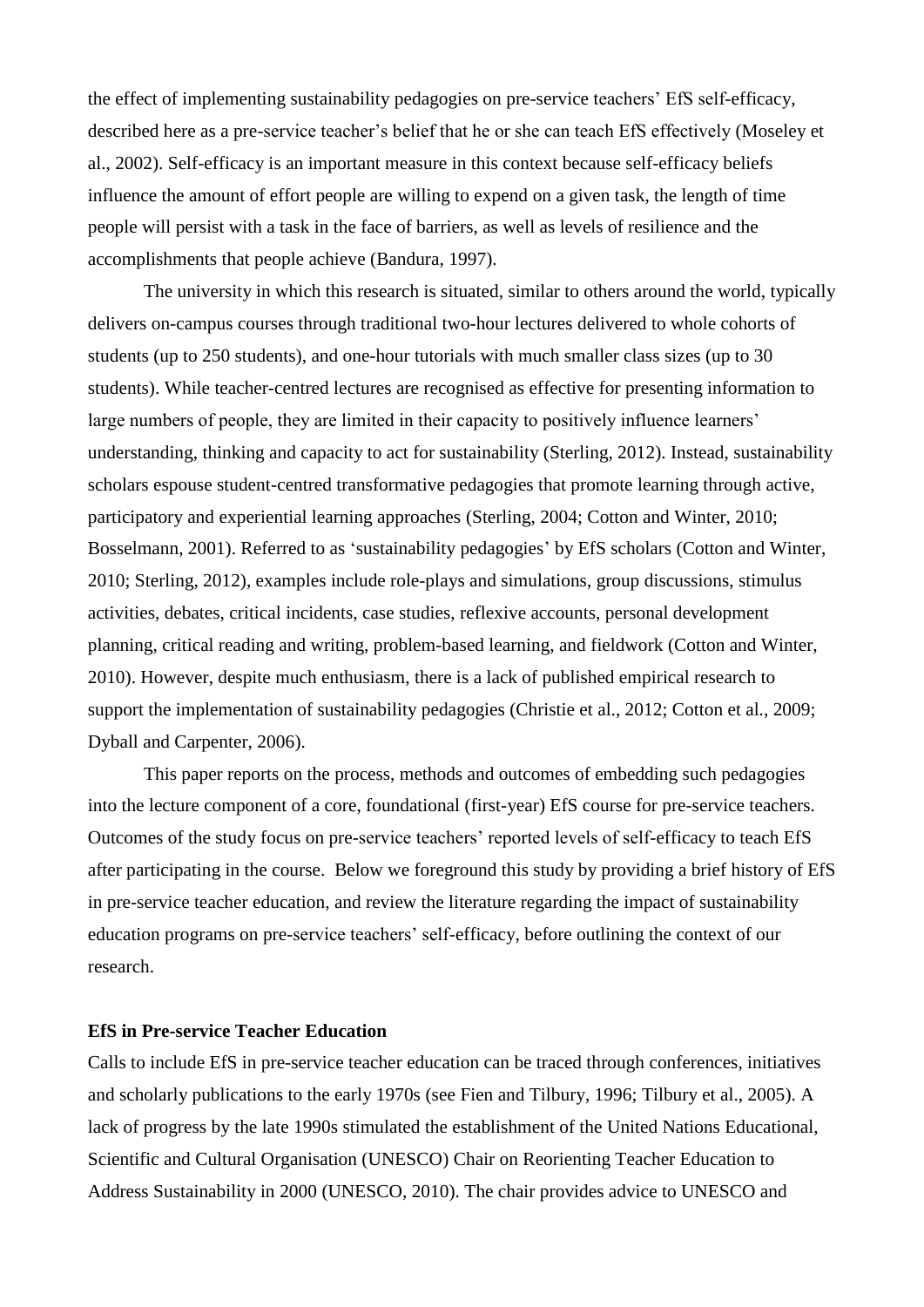teacher education institutions. It established an international network of 75 institutions from 60 countries to incorporate EfS into programs, practices and policies, and developed a set of guidelines and recommendations for reorienting teacher education which were used to build the foundation of the most recent initiative, the Decade of Education for Sustainable Development (DESD) from 2005 to 2014 [\(United Nations Educational; Scientific and Cultural Organisation \[UNESCO\], 2010;](#page-15-6) [United Nations Educational; Scientific and Cultural Organisation \[UNESCO\], 2005\)](#page-15-7). The aim of the DESD was to promote sustainable development within education broadly, as well as to encourage and report on innovative EfS curricular and pedagogical reform within pre-service teacher education (see [Tilbury, 2011;](#page-15-8) [Wals, 2012\)](#page-15-9). Despite years of international support for the inclusion of EfS in pre-service teacher education, there is overall uncertainty about the extent to which it is actually integrated [\(Wals, 2009\)](#page-15-10); however, stand-alone courses are the most commonlyreported method by which EfS is included in pre-service teacher education programs (e.g., [Hegarty](#page-14-5)  [et al., 2011;](#page-14-5) [Kennelly and Taylor, 2007\)](#page-14-6).

EfS is underpinned by student-centred pedagogical principles and practices, including openended, participatory and interactive processes involving transdisciplinary inquiry and experiential approaches realised through, for example, group discussions, debates, role-plays and simulations, stimulus activities, and case studies [\(Christie et al., 2012;](#page-13-4) [Sterling, 2008;](#page-15-11) [Sterling, 2012;](#page-15-3) [Cotton and](#page-13-2)  [Winter, 2010\)](#page-13-2). Although there is increasing evidence to suggest that sustainability pedagogy is "simply good pedagogy" [\(Higher Education Funding Council for England \[HEFCE\], 2008, p. 34\)](#page-14-7), research suggests that such practice within higher education is aspirational rather than actual [\(Cotton et al., 2009\)](#page-13-5). This is because, despite extensive theorisation of best-practice, there is little empirical evidence to guide academics wishing to adopt such strategies [\(Dyball and Carpenter,](#page-13-6)  [2006;](#page-13-6) [Cotton et al., 2009\)](#page-13-5); hence, our interest in studying the process and impact of implementing sustainability pedagogies at our university. The premise underlying this research is that EfS represents a major shift in the way students are taught and learn within higher education [\(Dawe et](#page-13-7)  [al., 2005\)](#page-13-7) and, therefore, requires academics to consider a different view of pedagogy [\(Sterling,](#page-15-4)  [2004\)](#page-15-4).

## **Environmental/Sustainability Education: Outcomes for Pre-service Teachers' Self-efficacy**

Only a handful of researchers have investigated the effect of environmental education programs on the self-efficacy of pre-service teachers. A first study in 1992 [\(Sia, 1992\)](#page-14-8) found that pre-service teachers have negative self-efficacy beliefs related to teaching environmental education due to insufficient knowledge, training and skills. Since then, a few other researchers have studied the effect of environmental education programs on the self-efficacy of pre-service teachers [\(Krantz,](#page-14-9)  [2002;](#page-14-9) [Gardner, 2009;](#page-14-10) [Moseley et al., 2002;](#page-14-3) [Moseley et al., 2003;](#page-14-11) [Richardson et al., 2014\)](#page-14-12). Findings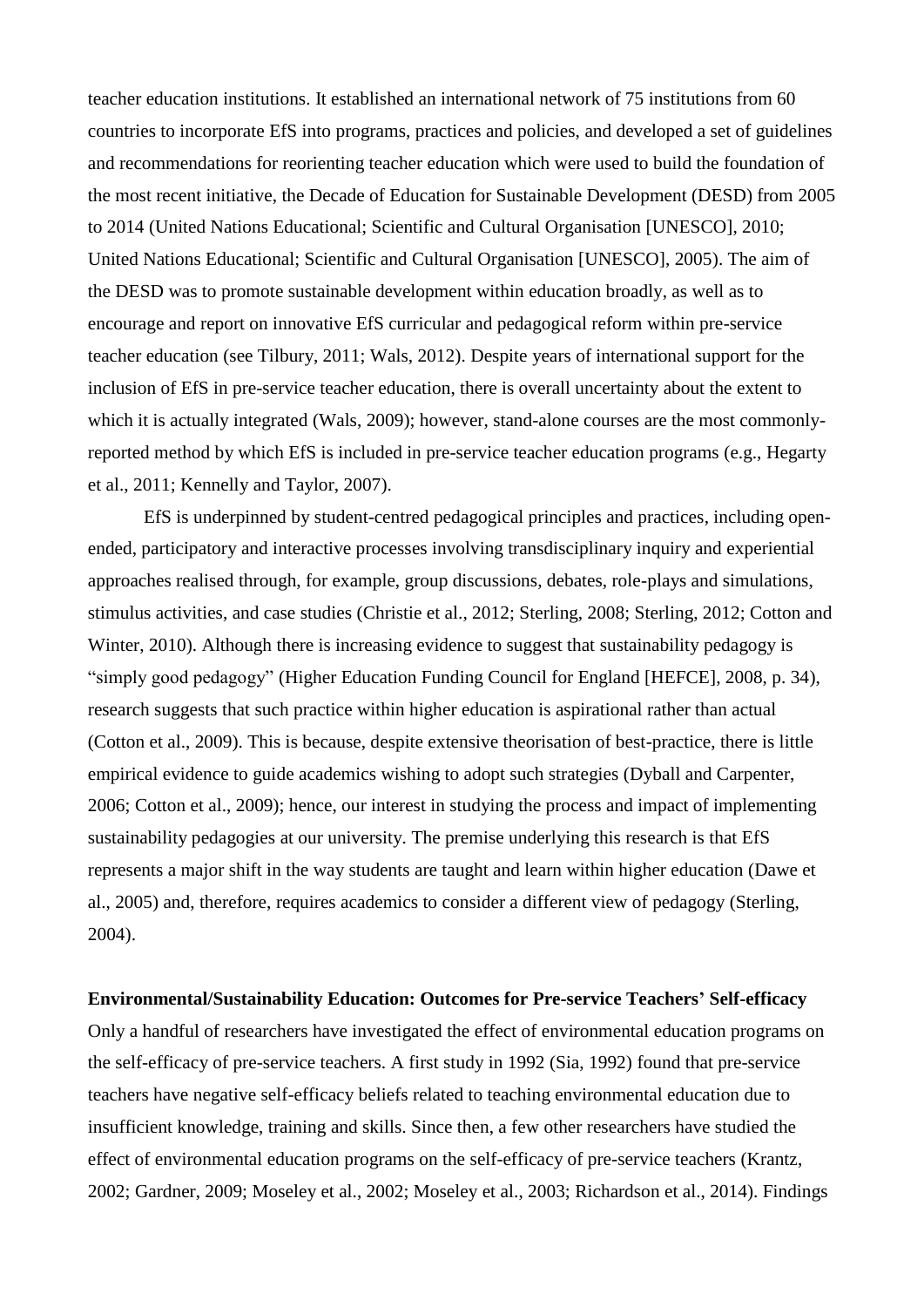are mixed. For example, Moseley et al.'s (2002, 2003) evaluation of a three-day outdoor environmental education program found no change in pre-service teachers' self-efficacy beliefs arising from their participation in the program; however, students' self-efficacy dropped significantly seven weeks post intervention. Richardson et al.'s [\(2014\)](#page-14-12) study examined the outcome of a two-year environmental education intervention and found that pre-service teachers' selfefficacy beliefs increased over the first half of the intervention, and then decreased towards the end. The lack of consistent findings points to the complex nature of teaching and learning. Although positive self-efficacy is recognised as fundamental to effective teaching, the most effective way to develop positive self-efficacy towards teaching environmental and sustainability education, as supported by the research literature, is vague.

# **Research Context**

Pre-service teachers enrolled in the Bachelor of Education (Primary, Early Childhood and Middle School majors) at James Cook University (JCU) are required to undertake a course entitled *Foundations of sustainability education* in the first year of the program. The course is delivered via three modes of delivery: 'internal' (i.e. on-campus in Townsville, Cairns and Singapore), 'external' (i.e. off-campus for students studying the Early Childhood Education online program), and a community-based delivery for Indigenous Australian pre-service teachers.

The course draws upon the natural and social sciences to provide an introduction to the principles and practices of EfS through a series of six modules that explore contemporary sustainability issues related to human population growth and urbanisation; water resource management; renewable and non-renewable energy resources; sustaining biodiversity; food security and sustainable agriculture; stratospheric ozone depletion and global warming. As well as face-toface delivery of subject material via weekly lectures and tutorials, teaching and learning in the course is supported by a customised online learning platform embedded within JCU's learning management system that is accessed by all pre-service teachers. Each of the six online modules are framed through an inquiry framework that guides learners to tune into the weekly topic, engage with explicit learning of new material, reflect on their learning, and consider implications for personal and classroom practice. While mass weekly lectures tend to be dominated by direct teaching and transmissive-style pedagogies, smaller tutorials offer an opportunity for pre-service teachers to engage in more hands-on and experiential pedagogies that model classroom practice.

The focus of this study is the 2013 internal cohort of pre-service teachers from two of JCU's campuses. Since the introduction of *Foundations of sustainability in education* in 2010, the content and delivery of the course across the different campuses and modes has been aligned in accordance with JCU policy that requires that students receive an equivalent learning experience regardless of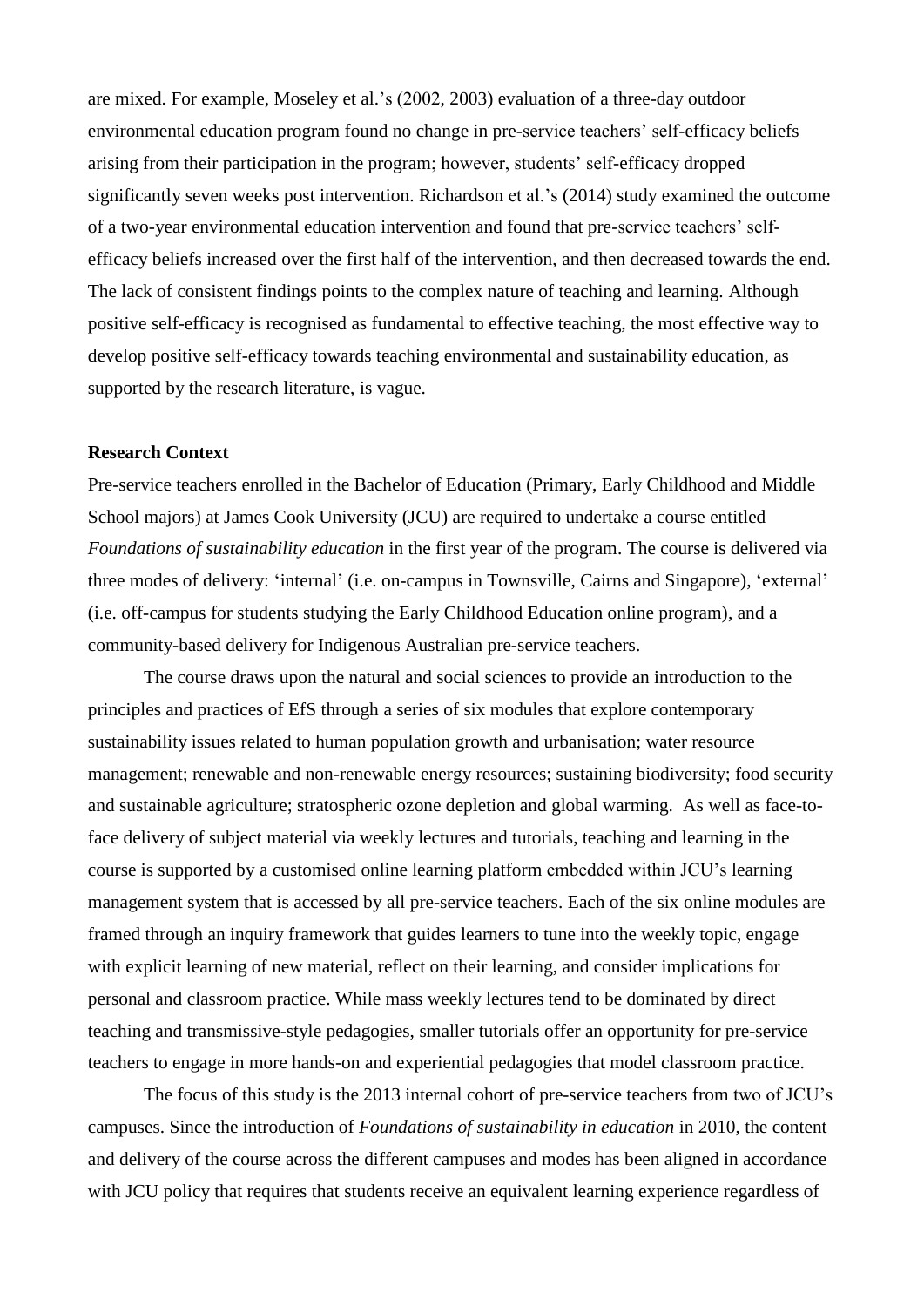where or how they are enrolled. Different pedagogies can be employed to suit varying contexts; however, which has provided us (the course lecturers on two of JCU's campuses) with a unique opportunity to introduce sustainability pedagogies in the weekly lecture on one campus and compare the experience of the two groups. Given that *Foundations of sustainability in education* provides pre-service teachers with their first, sustained engagement with EfS in the Bachelor of Education, we were interested to learn whether adopting more sustainability pedagogies in the lectures would impact positively on their EfS self-efficacy, with a view to adopt such pedagogies more widely and move away from a more didactive lecture. We acknowledge that the first-year preservice teachers in this study have had very limited classroom experience (i.e., only five days of practicum for those who commenced their studies at the beginning of the year, or none for mid-year entrants); therefore, any research that explores their self-efficacy for engaging with or teaching EfS is limited to their early perceptions of what classroom teaching might be like. Nonetheless, other studies have shown that positive attitudes towards EfS can be an important precursor for further positive engagement with EfS (e.g., [Miles et al., 2006;](#page-14-13) [Lane et al., 1995\)](#page-14-14).

#### **Methods**

This study employed a quasi-experimental, pre-post test design with a non-randomised control group to consider the effects of implementing sustainability pedagogies on pre-service teachers' EfS self-efficacy. Lectures for the control group were delivered in the same way as they had been done in previous years. These lectures were dominated by transmissive-style pedagogies; that is, through direct delivery and explanation of the subject material, and punctuated with short online videos, revision and summary exercises, and science demonstrations. Lectures for the treatment group covered the same content and included the transmissive-style pedagogies as the control group; however, additional sustainability pedagogies (as per Cotton and Winter, 2010) were used to teach selected concepts, as determined by the authors. This included embedding activities into the weekly lectures based on futures thinking, case studies, stimulus activities, discussions, and critical reading. Examples of activities undertaken are outlined in Table 1, which explains a selection of pedagogies that were employed in both the control and treatment groups and additional sustainability pedagogies that were employed in the treatment group only. Both cohorts participated in 13 weekly lectures during Semester 2, 2013. The intervention was administered from Week 2 to Week 12. Participants completed a survey pre- and post-intervention during the Week 1 and 13 lectures to assess pre-service teachers' levels of self-efficacy related to teaching EfS before and after participating in the course (see *Research Instrument*).

Place Table 1 about here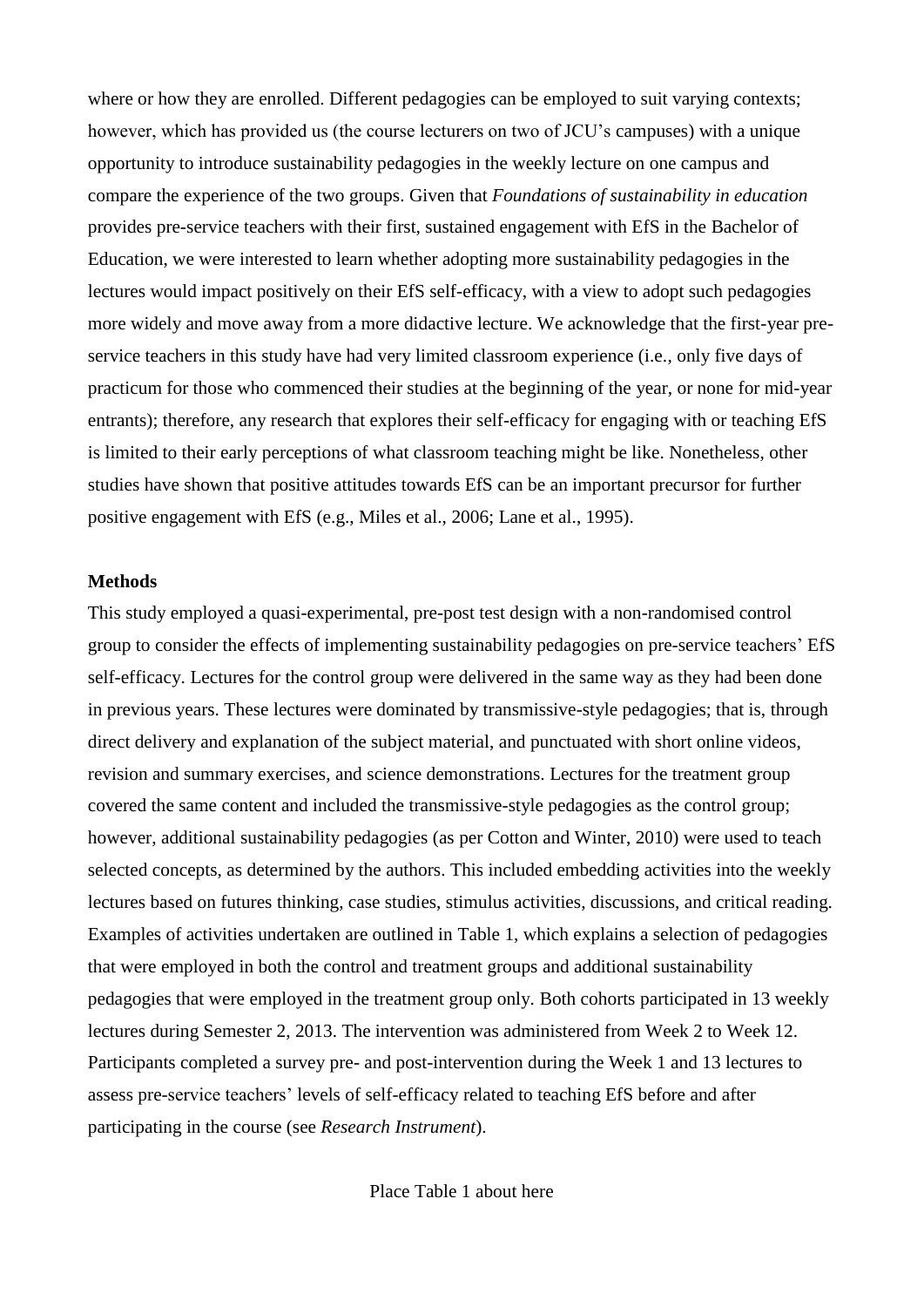#### *Research Participants and Process*

While all students participated in lectures through their normal enrolment in *Foundations of sustainability in education*, a sample of 162 pre-service teachers consented to participate in the research, including 92 (57%) in the control group and 69 (43%) in the treatment group. Participants were advised of the research and invited to participate one week prior to commencement of the course via the learning management system and email. Time was allocated at the end of the first lecture to provide an overview of the nature and goals of the research, answer any questions and invite pre-service teachers to participate. Given that we were working in the role of teacherresearchers, the authors vacated the lecture theatre and a research assistant obtained informed consent, and administered and collected the survey, to respect participants' anonymity in accordance with the project's human ethics approval. For this reason, participant codes were used to facilitate data analysis.

## *Research Instrument*

The instrument used for this study is based on Sia's (1992) *Environmental Education Efficacy Belief Instrument*, comprising questions that examine two constructs, EfS teaching self-efficacy belief and EfS teaching outcome expectancy, using a five-point Likert scale (strongly agree, agree, uncertain, disagree, strongly disagree). 'EfS teaching self-efficacy' refers to a pre-service teacher's belief in their own capability to teach EfS, while 'EfS teaching outcome expectancy' refers to a preservice teacher's belief that he or she can influence student learning. Sia's (1992) instrument is a modification of Enochs and Riggs' [\(1990\)](#page-13-8) *Science Teaching Efficacy Beliefs Instrument*. For the purpose of this study, we modified Sia's (1992) instrument to include demographic questions and four open-ended questions in each (pre- and post-test) survey, designed to enable us to more deeply probe differences between the two study groups. Given that our study involves first-year pre-service teachers, we felt it was more appropriate to focus on EfS self-efficacy (as a precursor for further positive engagement with EfS), adopting the position that it is too early in the participants' teacher education program to appreciate fully their potential influence on student learning (i.e., their teaching outcome expectancy). For this reason, we discuss data pertaining to pre-service teacher EfS teaching self-efficacy only.

The survey comprises three sections. The first section elicits demographic data about respondents, including yes-no questions about their high school science education, and whether they have previously taught EfS or environmental education. The second section comprises 23 statements about teaching EfS, 13 of which examine the construct of self-efficacy (e.g., *I*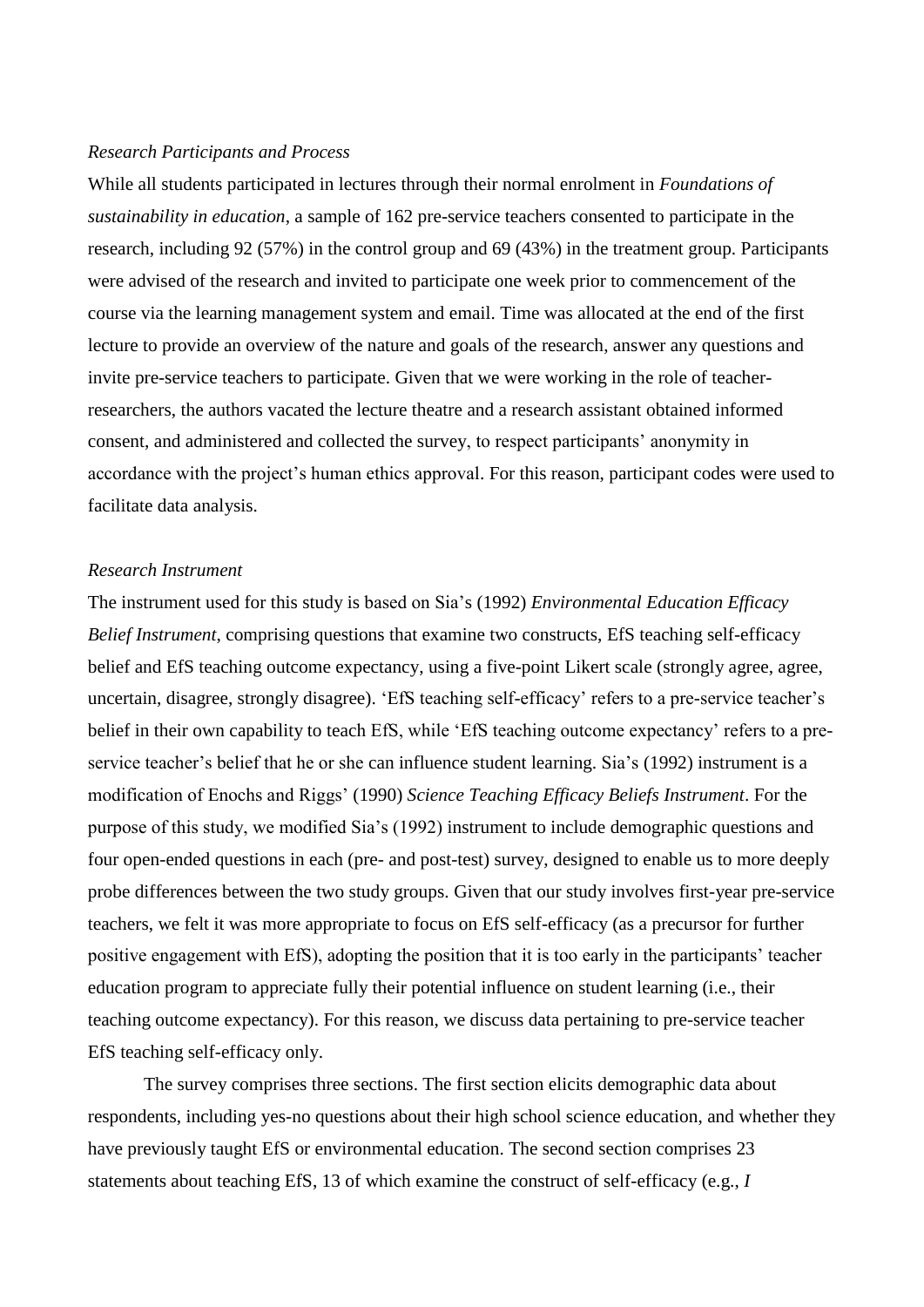*understand EfS concepts well enough to be effective in teaching EfS*; *I wonder if I will have the necessary skills to teach EfS*). All items require a response according to a 5-point scale, as outlined above. Responses were coded from 1 (*strongly disagree*) to 5 (*strongly agree*), such that higher scores correspond to greater self-efficacy, and were standardised by reverse-scoring the negatively worded questions. The third and final section of the survey comprises four open-ended questions that invite respondents to comment on particular aspects of *Foundations of sustainability in education* (see *Data analysis* section below).

The validity of Sia's (1992) instrument was determined to be high by two independent groups of researchers. This includes a panel of academics from a variety of disciplines, who undertook an analysis of the instrument [\(see Sia, 1992\)](#page-14-8), and Moseley et al. [\(2002\)](#page-14-3), who determined a Guttman split-half coefficient of 0.9132. Based on the instrument's validity and reliability, as established by Sia [\(1992\)](#page-14-8) and Moseley et al. [\(2002\)](#page-14-3), we felt assured that the scale was appropriate to measure pre-service teachers' self-efficacy in this study. In the current study, the EfS selfefficacy subscale (13 items) appeared to have good internal consistency, Chronbach's  $\alpha = 0.78$ .

## *Data Analysis*

In total, across both sites, 162 participants completed the pre-test survey and 131 participants completed the post-test survey. However, only 88 post-test responses from the first and second sections of the survey could be matched to the pre-test surveys (43% response rate), and 87 participants responded to one or more of the open-ended questions in the third section (refer Table 3). Therefore, data analysis was performed on matched (Sections 1 and 2) and available participant responses (Section 3) using a combination of quantitative and qualitative techniques.

Demographic data were analysed using univariate analysis (percentage, means and standard deviation). Repeated measures between-within analysis of variance (ANOVA) was performed to test for any significant differences between the pre-service teachers' pre-test and post-test EfS selfefficacy in the control and treatment groups. Independent and paired samples *t-*tests were conducted to investigate any significant interactions identified by the repeated measures ANOVA analysis. Due to the number of analyses, a Bonferroni-adjusted significance level of 0.017 was calculated to account for the increased possibility of type-1 error. *Pearson*'s correlation and an independent sample *t*-test were conducted to compare previous education and teaching experience with pre- and post-test scores. The possible range of composite scores for the teaching efficacy belief scale was 13 to 65 (*Mdn* = 39).

The open-ended responses from Section 3 were analysed through qualitative content analysis as per Berg [\(2007\)](#page-13-9). The purpose of the analysis was to compare how pre-service teachers'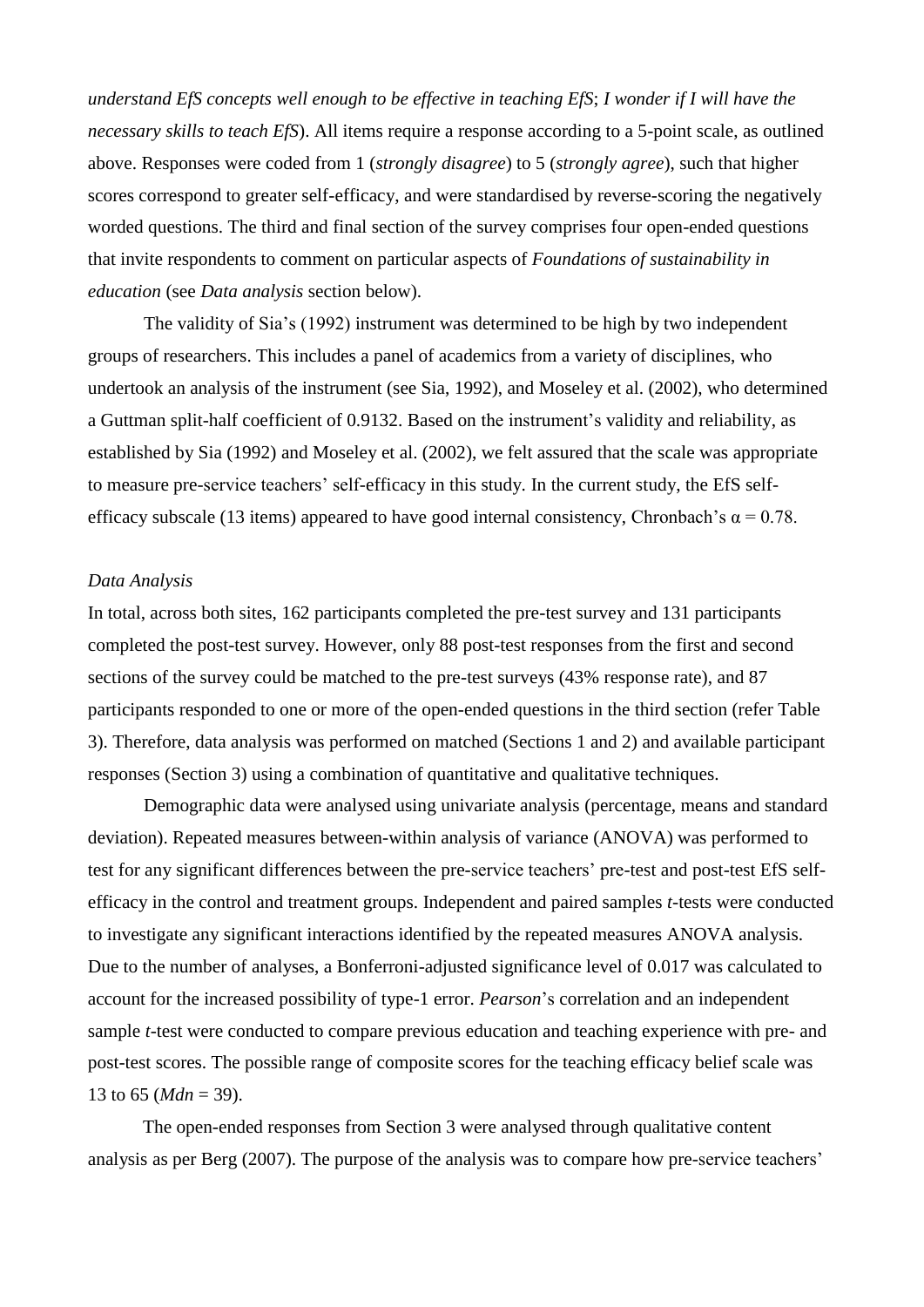self-reported learning differed between the control and treatment groups by examining their responses to the open-ended survey items that asked participants to comment on:

- Aspects of the course that pre-service teachers appreciated;
- Self-identified changes to pre-service teachers' knowledge, skills and attitudes to teaching EfS as a result of participation in the course;
- Self-identified aspects of the course that influenced pre-service teachers' confidence to teach EfS; and
- Pre-service teachers' self-identified comfort levels with the thought of teaching EfS in schools or early learning centres.

The analysis process involved (a) establishing frames of categorisation from the open-ended survey questions; (b) developing grounded categories for sorting the data by reading the answers to the open-ended survey questions and identifying any emergent themes or categories that were relevant to the research questions; (c) determining objective criteria of selection for sorting the data chunks into the analytic and grounded categories by developing a categorisation matrix; (d) sorting the data into the various categories; and (e) counting the number of entries in each category to illustrate the frequency of participants' responses.

#### **Research Findings**

In the sections that follow, we present the findings of our research. The first section outlines the results of the quantitative analysis of Sections 1 and 2 of the survey (i.e., participants' demographic data, and the EfS self-efficacy items). The second presents findings pertaining to the qualitative analysis of Section 3 of the survey (i.e., pre-service teachers' self-reported learning and selfefficacy beliefs, and their relationship to their experience of the course). While, overall, a significant improvement in pre-service teachers' EfS self-efficacy was observed in both the treatment and control groups, there was no significant difference between the groups. In other words, in the context of our study, it appears that both approaches to teaching EfS (i.e., the adoption of sustainability pedagogies and more teacher-centred pedagogies) are equally effective in enhancing pre-service teachers' EfS self-efficacy. For pre-service teachers in both the treatment and control groups, it was an increase in their knowledge and understanding of sustainability concepts that most strongly influenced their EfS self-efficacy. We provide evidence in support of these findings below.

## *Quantitative Results: Pre-service Teachers' EfS Self-efficacy*

Of the matched surveys (N=88), 38 pre-service teachers comprised the treatment group and 50 preservice teachers comprised the control group. Females represented 88% of all pre-service teacher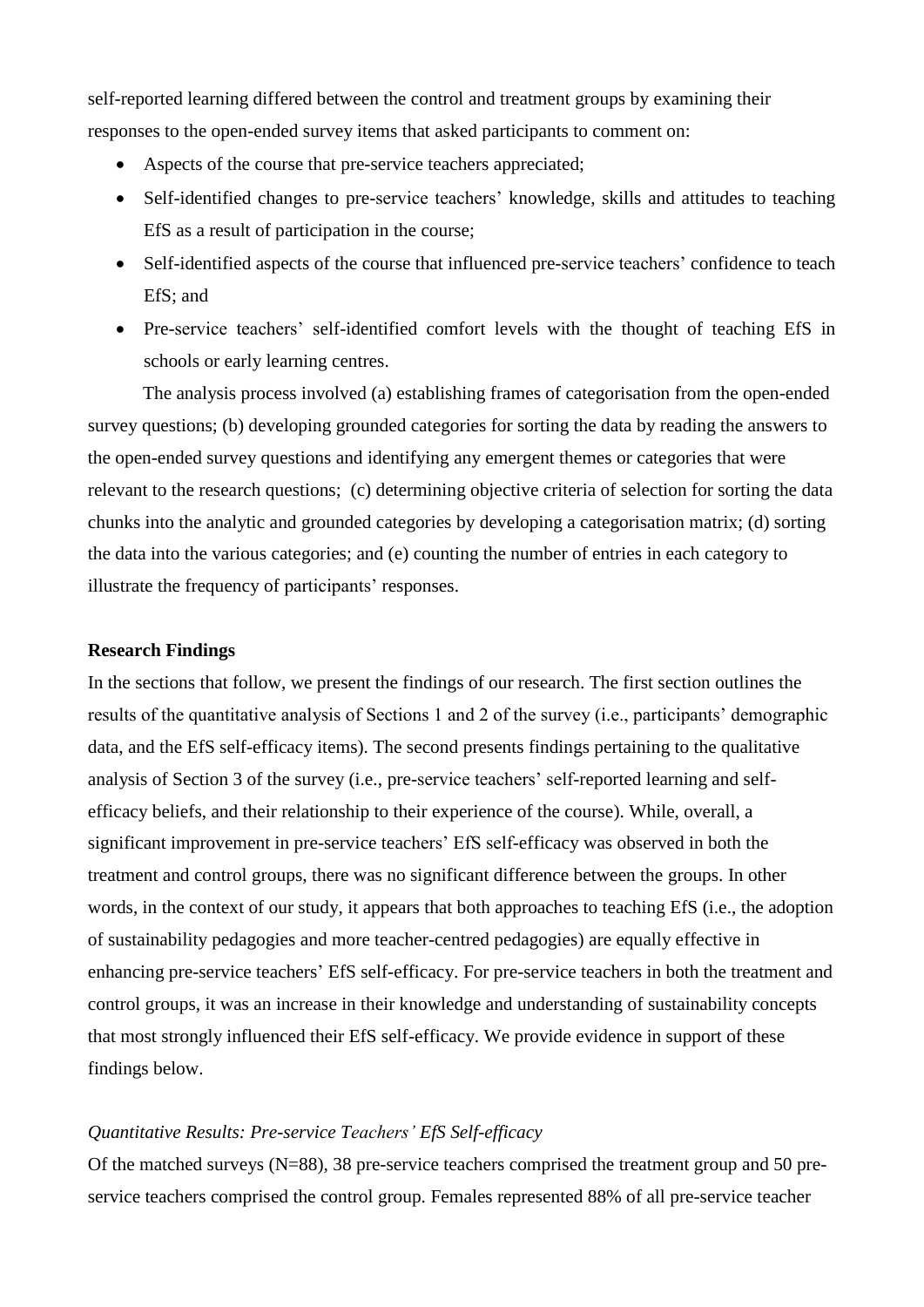participants. Participant age ranged from 17 to 53 years. The average age of respondents in the treatment group was slightly higher in the treatment group than the control group (24 years and 20 years, respectively). Participants were enrolled in the following education majors: Early Childhood Education (23%), Primary Education (74%), and Middle School Education (3%).

For Section 2 of the survey, repeated measures univariate analyses of variance were conducted to explore the possible impact of two independent variables (i.e., time<sup>1</sup> and group) on one dependent variable (i.e., pre-service teachers' EfS self-efficacy). In exploring participants' EfS selfefficacy, a significant main effect was found for time,  $F(1, 86) = 63.85$ ,  $p < 0.001$ , partial  $\eta^2 = .42$ , which indicates that pre-service teachers' self-efficacy scores varied from pre- to post-test. A significant time\*group interaction was also observed,  $F(1, 86) = 7.11$ ,  $p = 0.009$ , partial  $n2 = .08$ , which suggests that pre-service teachers' scores for both groups varied from pre- to post-test. As indicated by partial  $\eta^2$ , a moderate proportion of the variance in pre-service teachers' self-efficacy scores (i.e., 42%) was attributable to the pre-test to post-test condition. The time\*group interaction accounted for 8 per cent of the variance in self-efficacy scores. No significant effects were found for group.

Across both groups, pre-service teachers' mean EfS self-efficacy composite scores reflected moderate self-efficacy levels at pre-test (treatment group *M*=42.5, control group *M*=40.83; Table 2). A paired samples *t*-test found a significant improvement in respondents' EfS self-efficacy from preto post-test for both the treatment group,  $t(37) = -5.09$ ,  $p = <0.001$ , and the control group,  $t(49) = -$ 6.87, *p* = <0.001 (Table 2). An independent samples *t*-test found no significant difference between the control and treatment groups' EfS self-efficacy scores at pre-test,  $t(93) = 1.30$ ,  $p = 0.19$ , and no significant difference in the groups' post-test scores,  $t(91) = -1.96$ ,  $p = 0.053$ ).

## Place Table 2 about here

There were no significant associations between the treatment and control group of preservice teacher participants' post-test EfS self-efficacy scores and number of years of secondary school science education, secondary school extracurricular science activities or previous experience teaching EfS, environmental education or science. Age was not correlated with EfS self-efficacy scores.

*Qualitative Results: Pre-service Teachers' Self-reported Learning and Self-efficacy Beliefs*

1

<sup>&</sup>lt;sup>1</sup> "Time", as it was used in the context of this analysis, refers to the difference in the means on the dependent variables from pretest to posttest, rather than the actual time that elapsed.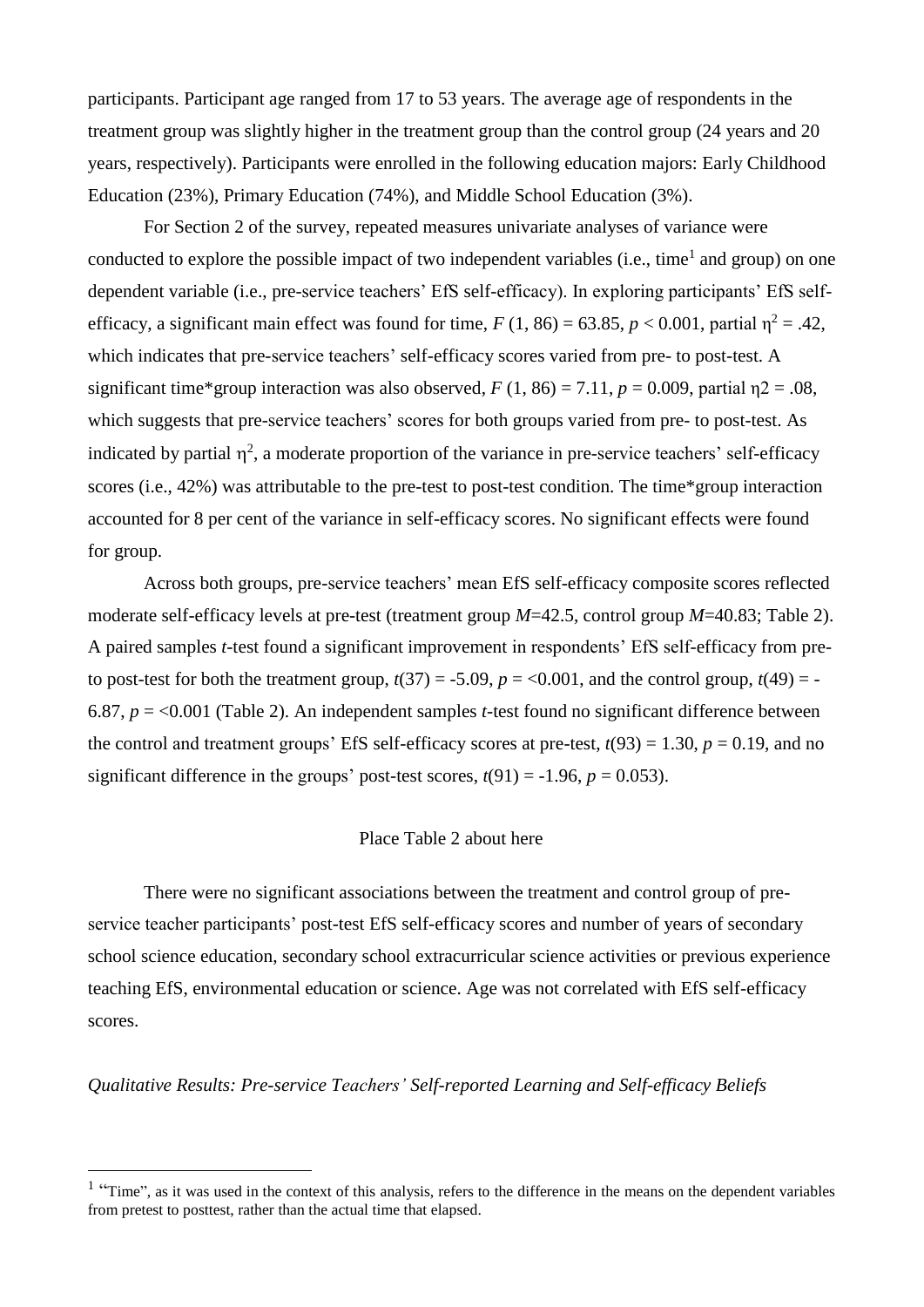Results from Section 3 of the survey (open-ended questions) are shown in Table 3. Even though the response rates to this section of the survey are low and statistically insignificant, the emergent grounded categories do reflect a number of similarities and differences, which we report below in relation to each question, and explore in the final discussion.

# Place Table 3 about here

#### *Aspects that pre-service teachers appreciated about the course.*

Analysis of aspects that respondents reported appreciating most about *Foundations of sustainability in education* resulted in four grounded categories: the modularised structure of the course; the topics, information and content covered; the tutorials; and the teaching style and strategies used (Table 3). Of the four aspects cited by pre-service teachers, teaching style and strategies employed was identified most frequently; however, almost half of the respondents in the treatment group nominated this aspect (48.8%), compared to a little over a quarter of respondents in the control group (27.3%). The topics, information and content examined in the course was also frequently identified as being appreciated by respondents, but in this case, it was the control group who cited this aspect almost twice as much as the treatment group (45.4%, compared to 25.5%).

*Changes to knowledge, skills and attitudes to teaching EfS as a result of participating in the course.*  Analysis of pre-service teachers' self-reported changes to knowledge, skills and attitudes about teaching EfS found that approximately 64% of pre-service teachers in both the treatment and control groups most frequently identified an increase in their knowledge of sustainability and related concepts as a result of participating in *Foundations of sustainability in education* (Table 3). Some pre-service teachers also cited an improvement in their attitudes towards EfS; a greater proportion belonging to the control group than the treatment group (28.6% compared to16.1%).

#### *Aspects of the course that influenced pre-service teachers' confidence to teach EfS.*

Of the total number of survey respondents, 108 (87%) indicated that their participation in *Foundations of sustainability in education* positively influenced their confidence to teach EfS (i.e., 82% in the treatment group, and 92% in the control group). For the majority of respondents, a reported increase in their knowledge and understanding of sustainability concepts most strongly influenced their confidence to teach EfS (treatment group 74.1%, control group (66.7%) (Table 3). A small number pre-service teachers also cited the pedagogical strategies modelled in the course and the tutorial activities as being important influences on their EfS self-efficacy.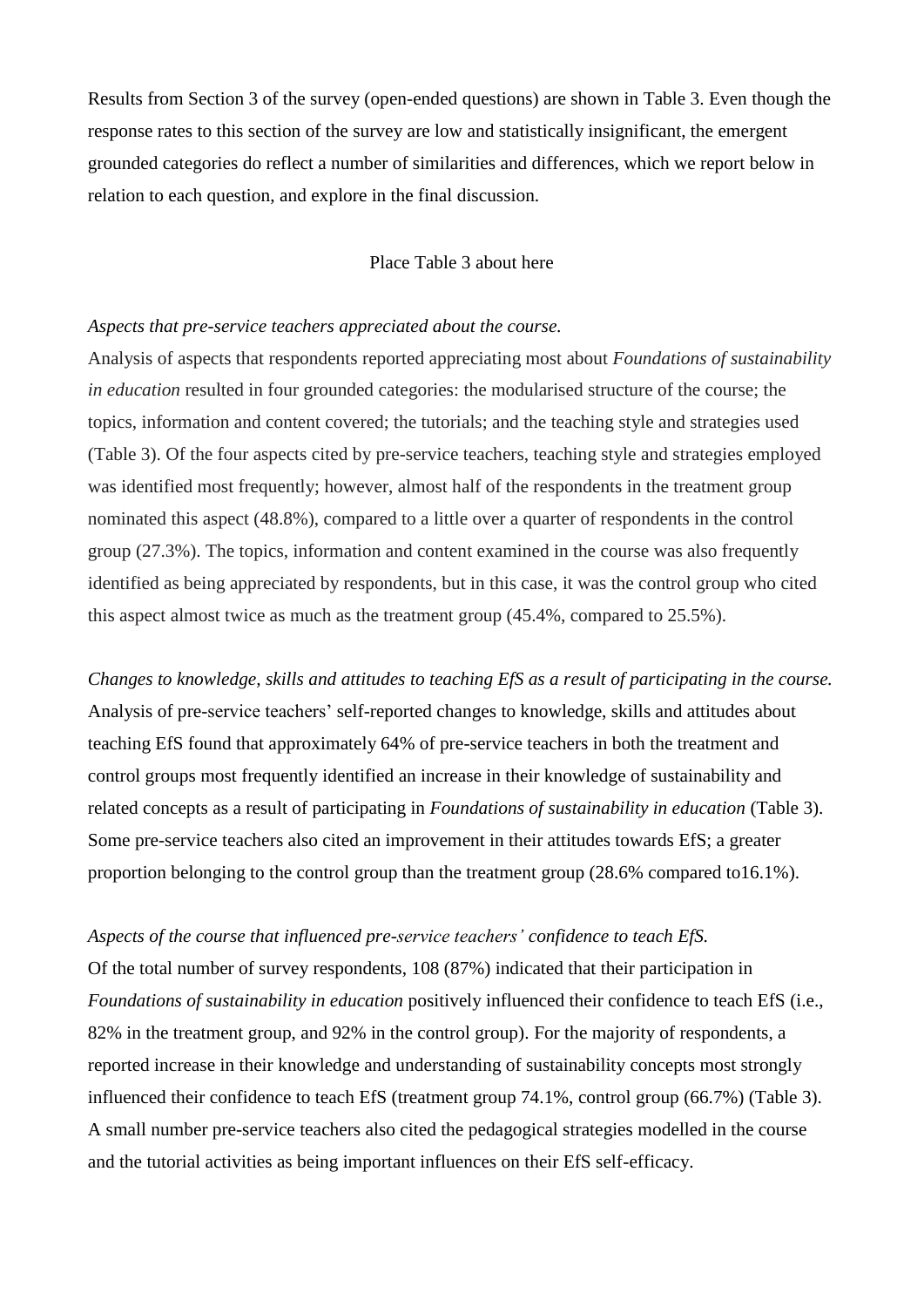*Pre-service teachers' comfort levels with the thought of teaching EfS in schools or early learning centres.* 

Some similarities and differences in pre-service teacher self-reported comfort levels with the thought of teaching EfS in schools or early childhood learning centres were found between the two groups (Table 3). A similar proportion of pre-service teachers in the treatment (45.4%) and control group (48.9%) reported feeling comfortable with the thought of teaching EfS in schools or early childhood learning centres; however, a much larger proportion of pre-service teachers in the control (20.4%) compared to the treatment group (3.0%) reported feeling more comfortable than they did before completing the course. Slightly more pre-service teachers in the treatment (33.3%) than control group (26.5%) reported feeling 'somewhat comfortable' at the thought of teaching EfS, while a much greater proportion of respondents reported feeling not very comfortable in the treatment group (18.2%) compared to the control group (4.0%).

# **Discussion and Conclusions**

With a view to embed more active, student-centred sustainability pedagogies in traditional mass lectures, this research sought to investigate the effect of implementing such pedagogies on preservice teachers' EfS self-efficacy beliefs through a quasi-experimental, pre-post test design. Our findings revealed that pre-service teachers' EfS self-efficacy improved following their participation in *Foundations of sustainability in education*. This is a favourable outcome that is likely to positively influence their future engagement with EfS as they move through their pre-service teacher education program. At the same time, we did not find any significant differences in EfS self-efficacy between the group that experienced sustainability pedagogies and the group that did not. Overall, most pre-service teachers reported an increase in their confidence to teach EfS as a result of participating in the course, regardless of the pedagogical experience (treatment group 82%, control group 92%). Participants attributed this change largely to an increase in their knowledge and understanding of sustainability issues, which aligns with other studies that have found that higher levels of subject knowledge are associated with heightened levels of teacher self-efficacy [\(e.g.,](#page-15-12)  [Woolfolk Hoy and Davis, 2006\)](#page-15-12).

These results must be interpreted with caution; however, as the treatment group did not exclusively experience sustainability pedagogies during the lectures. Like the control group, this group also experienced some traditional, teacher-centred instruction of key sustainability concepts. The sustainability pedagogies were limited to an additional teaching and learning activity in 11 of the 13 lectures. Given this, perhaps it is not surprising that no significant difference was found in pre-service teachers' EfS self-efficacy between the two groups. Nevertheless, these results do suggest that including some sustainability pedagogies in mass lectures is equally effective for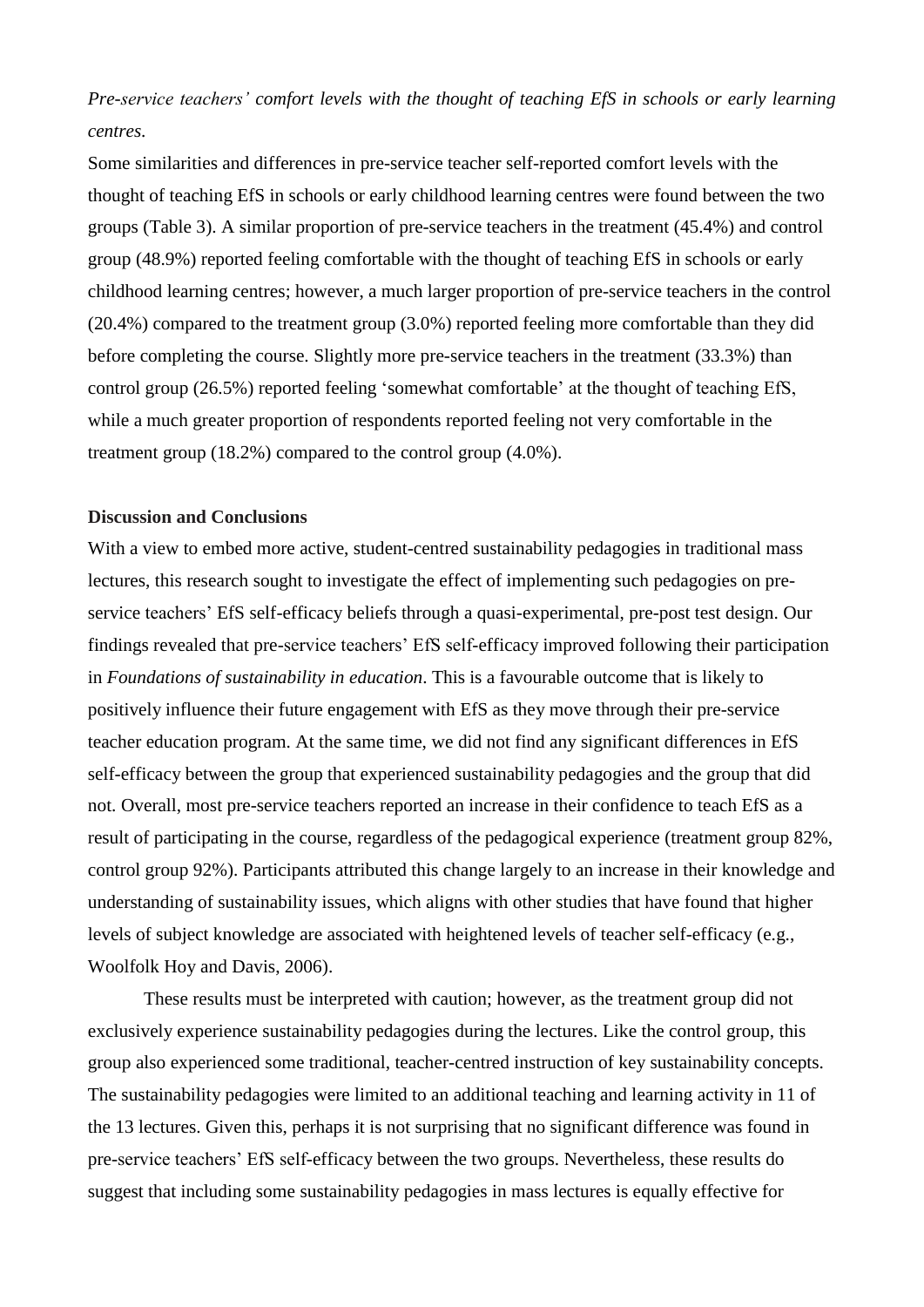developing pre-service teachers' EfS self-efficacy as more traditional lectures dominated by teacher-centred instruction alone. In could be the case that in the context of a foundational course in pre-service teachers' first-year experience, students appreciate more explicit, direct teaching of core concepts so as to develop their conceptual base, which may evolve to include more student-centred instruction as they transition into the later years of their program [\(Kift, 2009\)](#page-14-15).

Qualitative analysis of pre-service teachers' free responses to the survey questions revealed some expected differences, as well as more ambiguous and contradictory differences, between the groups. For example, more pre-service teachers in the control group (45.5%) compared to the treatment group (25.6%) reported they most appreciated the topics, information and content examined in the course, while a greater proportion of pre-service teachers in the treatment group (48.8%) compared to the control group (27.3%) reported they most appreciated the teaching style and strategies used. These findings appear to be consistent with the respective pedagogical approaches applied (i.e., teacher-centred delivery of content versus more student-centred approaches). We were surprised to find; however, that more pre-service teachers in the control group (16.7%) compared to the treatment group (9.7%) identified that greater levels of pedagogical knowledge positively influenced their confidence to teach EfS. While it is not clear why this might be the case, it is important to remember that the survey asked questions about pre-service teachers' experience of the course more broadly, and not the lectures alone. There are a number of aspects of the course that engage pre-service teachers with pedagogical knowledge, including the online modules, tutorials and assessment tasks. Furthermore, there are a number of variables that may have impacted the pre-service teachers' learning experience, including differences in the teaching experience and subject knowledge of the lecturing staff; and differences in learning environments and resources. It may also be too early in pre-service teachers' university studies for them to make meaningful connections between course content, pedagogy and future teaching. Nonetheless, a small number of pre-service teachers (treatment group 9.7%, control group 16.7%) identified knowledge of pedagogical strategies as the aspect of the course that most influenced their confidence to teach EfS; so it appears that, overall, pedagogical knowledge is not a significant factor that influenced the EfS self-efficacy of the pre-service teachers in this study. In summary, findings indicate that although pre-service teachers in the treatment group appreciated the teaching style and strategies used, these had no greater impact on pre-service teachers' self-reported confidence to teach EfS than more teacher-centred approaches alone. In reality, increased content knowledge had the greatest effect on pre-service teachers' self-efficacy.

This finding concurs with previous research that could not attribute a direct link between pre-service teacher self-efficacy and purposefully designed environmental education interventions [\(Moseley et al., 2003;](#page-14-11) [Moseley et al., 2010;](#page-14-16) [Richardson et al., 2014\)](#page-14-12), but differs from broader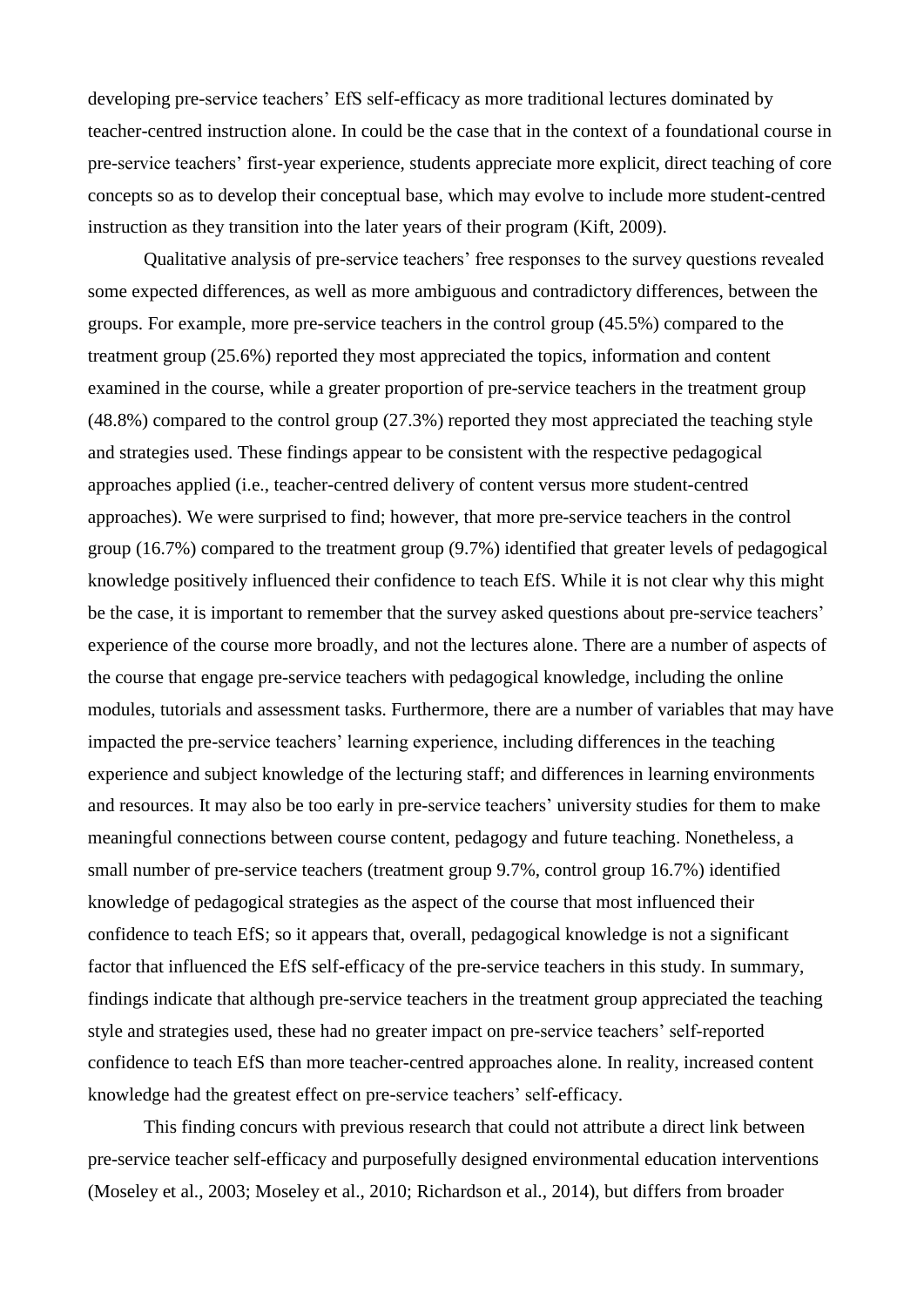related research that suggests active over passive instructional strategies are more effective for increasing personal teaching efficacy [\(Nietfeld and Cao, 2005;](#page-14-17) [Narayan and Lamp, 2010\)](#page-14-18). Also important to consider; however, is that, in accordance with Avery and Meyer [\(2012\)](#page-13-10), students do not benefit uniformly from any type of instruction.

Overall, our experience highlights the complex and multi-faceted nature of teaching, learning and associated student attributes such as self-efficacy. Our findings and speculation about what may have transpired have lead us to raise a number of questions about the role of content knowledge and pedagogy in enhancing pre-service teacher self-efficacy: How are content knowledge and pedagogy related to one another in terms of pre-service teacher self-efficacy? How can content knowledge and pedagogy be leveraged to enhance pre-service teacher self-efficacy? To what extent do other variables need to be considered in examining the critical point between content knowledge and teaching strategies related to pre-service teacher self-efficacy in EfS? We consider asking such questions through rigorous inquiry that builds on to our professional judgement and expertise will help to unravel complex teaching and learning situations such as that presented here.

#### **References**

- <span id="page-13-10"></span>Avery, L. M. and Meyer, D. Z. 2012. Teaching science as science is practiced: Opportunities and limits for enhancing preservice primary teachers' self-efficacy for science and science teaching. *School Science and Mathematics,* 112**,** 395-409.
- <span id="page-13-1"></span>Bandura, A. 1997. *Self-efficacy: The exercise of control,* New York, W. H. Freeman.
- <span id="page-13-9"></span>Berg, B. L. 2007. *Qualitative Research Methods for the Social Sciences,* Boston, MA, Pearson Education, Inc.
- <span id="page-13-3"></span>Bosselmann, K. 2001. University and sustainability: Compatible agendas? *Educational Philosophy and Theory,* 33**,** 167-186.
- <span id="page-13-4"></span>Christie, B. A., Miller, K. K., Cooke, R. and White, J. G. 2012. Environmental sustainability in higher education: how do academics teach? *Environmental Education Research,* 2012**,** 1-30.
- <span id="page-13-5"></span>Cotton, D., Bailey, I., Warren, M. and Bissell, S. 2009. Revolutions and second-best solutions: education for sustainable development in higher education. *Studies in Higher Education,* 34**,** 719-733.
- <span id="page-13-2"></span>Cotton, D. and Winter, J. 2010. 'It's not just bits of paper and light bulbs': A review of sustainability pedagogies and their potential for use in higher education. *In:* Jones, P., Selby, D. & Sterling, S. (eds.) *Sustainability education: Perspectives and practice across higher education.* London: Earthscan.
- <span id="page-13-7"></span>Dawe, G., Jucker, R. and Martin, S. 2005. *Sustainable development in higher education: Current practice and future developments - A report for the Higher Education Academy*. York: Higher Education Academy.
- <span id="page-13-6"></span>Dyball, R. and Carpenter, D. 2006. Human ecology and education for sustainability. *In:* Filho, W. L. & Carpenter, D. (eds.) *Sustainability in the Australasian University Context.* Frankfurt, Germany: Peter Lang.
- <span id="page-13-8"></span>Enochs, L. G. and Riggs, I. M. 1990. Further development of an elementary science teaching efficacy belief instrument: A preservice elementary scale. *Schol Science and Mathematics,* 90**,** 694-706.
- <span id="page-13-0"></span>Fien, J. and Rawling, R. 1996. Reflective practice: A case study of professional development for environmental education. *Journal of Environmental Education,* 27**,** 11-20.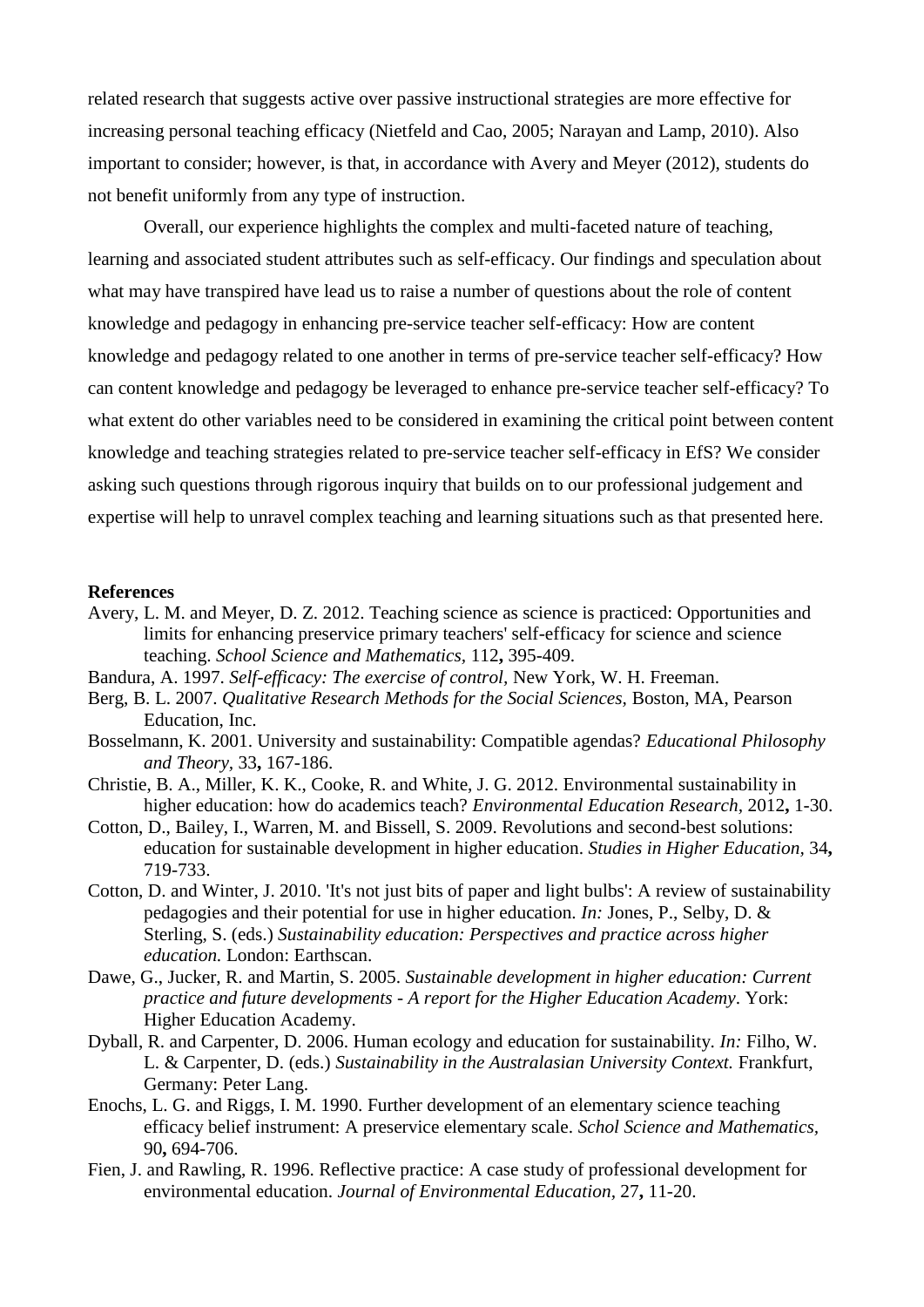- <span id="page-14-4"></span>Fien, J. and Tilbury, D. 1996. Learning for a sustainable environment: An agenda for teacher education in Asia and the Pacific. Bangkok: UNESCO.
- <span id="page-14-10"></span>Gardner, C. C. 2009. *Self-efficacy in environmental education: Experiences of elementary education preservice teachers.* PhD, University of South Carolina.
- <span id="page-14-5"></span>Hegarty, K., Thomas, I., Kriewaldt, C., Holdsworth, S. and Bekessy, S. 2011. Insights into the value of a 'stand-alone' course for sustainability education. *Environmental Education Research,* 17**,** 451-469.
- <span id="page-14-7"></span>Higher Education Funding Council for England [Hefce]. 2008. *Strategic review of sustainable development in higher education in England* [Online]. Bristol, UK: HEFCE. Available: [http://www.hefce.ac.uk/data/year/2008/hefcestrategicreviewofsustainabledevelopmentinhigh](http://www.hefce.ac.uk/data/year/2008/hefcestrategicreviewofsustainabledevelopmentinhighereducationinengland/) [ereducationinengland/.](http://www.hefce.ac.uk/data/year/2008/hefcestrategicreviewofsustainabledevelopmentinhighereducationinengland/)
- <span id="page-14-6"></span>Kennelly, J. and Taylor, N. 2007. Education for Sustainability for the K-6 Curriculum: A Unit of Work for Pre-Service Primary Teachers in NSW. *Australian Journal of Environmental Education,* 23**,** 3-12.
- <span id="page-14-15"></span>Kift, S. 2009. *Articulating a transition pedagogy to scaffold and to enhance the first year student learning experience in Australian higher education: Final Report for ALTC Senior Fellowship Program* [Online]. Available: [http://fyhe.com.au/wp](http://fyhe.com.au/wp-content/uploads/2012/10/Kift-Sally-ALTC-Senior-Fellowship-Report-Sep-092.pdf)[content/uploads/2012/10/Kift-Sally-ALTC-Senior-Fellowship-Report-Sep-092.pdf.](http://fyhe.com.au/wp-content/uploads/2012/10/Kift-Sally-ALTC-Senior-Fellowship-Report-Sep-092.pdf)
- <span id="page-14-1"></span>Knapp, D. 2000. The Thessaloniki declaration: A wake-up call for environmental education? *Journal of Environmental Education,* 31**,** 32-39.
- <span id="page-14-9"></span>Krantz, P. D. 2002. *A study of the impact of environmental education workshops on teachers' attitude and efficacy.* PhD.
- <span id="page-14-14"></span>Lane, J., Wilke, R., Champeau, R. and Sivek, D. 1995. Strengths and weaknesses of teacher environmental education preparation in Wisconsin. *The Journal of Environmental Education,* 27**,** 36-45.
- <span id="page-14-2"></span>Lin, E. 2002. Trend of Environmental Education in Canadian Pre-Service Teacher Education Programs from 1979 to 1996. *Canadian Journal of Environmental Education,* 7**,** 199-215.
- <span id="page-14-0"></span>Martin, K., Summers, D. and Sjerps-Jones, H. 2007. Sustainability and Teacher Education. *Journal of Further and Higher Education,* 31**,** 351-362.
- <span id="page-14-13"></span>Miles, R., Harrison, L. and Cutter-Mackenzie, A. 2006. Teacher education: A diluted environmental education experience. *Australian Journal of Environmental Education,* 22**,** 49-59.
- <span id="page-14-16"></span>Moseley, C., Huss, J. and Utley, J. 2010. Assessing K-12 teachers' personal environmental education teaching efficacy and outcome expectancy. *Applied Environmental Education and Communication,* 9**,** 5-17.
- <span id="page-14-3"></span>Moseley, C., Reinke, K. and Bookout, V. 2002. The effect of teaching outdoor environmental education on preservice teachers' attitudes toward self-efficacy and outcome expectancy. *The Journal of Environmental Education,* 34**,** 9-15.
- <span id="page-14-11"></span>Moseley, C., Reinke, K. and Bookout, V. 2003. The effect of teaching outdoor environmental education on elementary preservice teachers' self-efficacy. *Journal of Elementary Science Education,* 15**,** 1-14.
- <span id="page-14-18"></span>Narayan, R. and Lamp, D. 2010. "Me? Teach science?" Exploring EC-4 pre-service teachers' self efficacy in an inquiry-based constructivist physics classroom. *Educational Research and Review,* 5**,** 748-757.
- <span id="page-14-17"></span>Nietfeld, J. and Cao, L. 2005. Examining instructional strategies that promote pre-service teachers' personal teaching efficacy. *Current Issues in Education,* 6**,** 1-12.
- <span id="page-14-12"></span>Richardson, G. M., Liang, L. L. and Wake, D. G. 2014. Examining the durability of environmental education self-efficacy beliefs in preservice teaching. *Applied Environmental Education and Communication,* 13**,** 38-47.
- <span id="page-14-8"></span>Sia, A. P. 1992. Preservice elementary teachers' perceived efficacy in teaching environmental education: A preliminary study. *annual meeting of the North American Association for Environmental Education.* Toronto, Ontario, Canada.